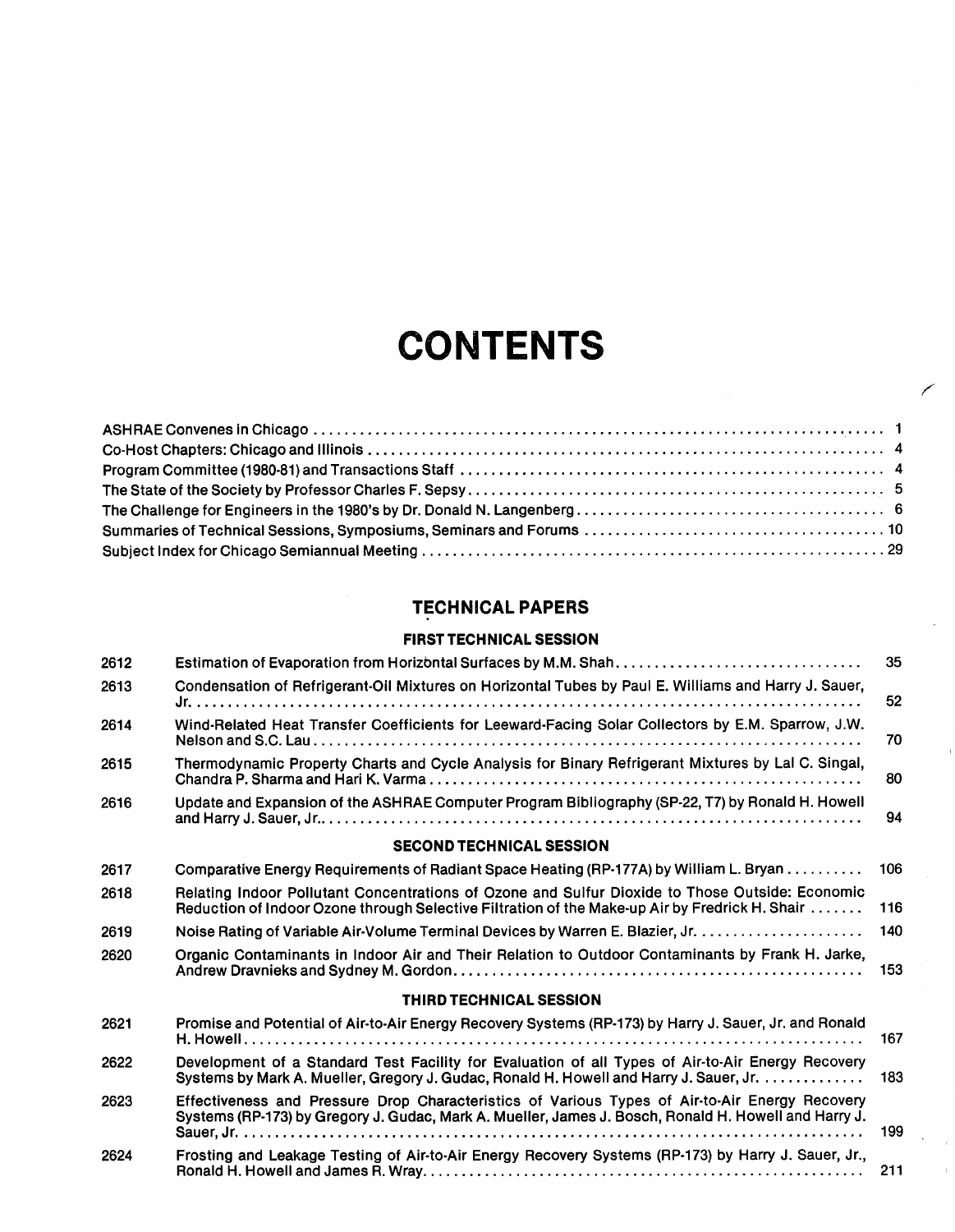### POSTER SESSION

| 2625 | The Reduction of Ventilation Heat Loss by Porosity by D.R. Pattie and N.K. Kagio                                                                                                           | 222 |
|------|--------------------------------------------------------------------------------------------------------------------------------------------------------------------------------------------|-----|
| 2626 | Calculation of Air-Conditioning Loads in an Office Building by the LPB-1 Program: Comparison with<br>Results of Other Computer Programs by Yves Delorme, Philippe Constant and Jean Lebrun | 235 |
| 2627 | Performance Evaluation of a Reciprocating Compressor through Blanked Suction Test Data by Sui Lin,                                                                                         | 263 |
| 2628 | Conserving Energy in Domestic Refrigerators through the Use of Refrigerant Mixtures by W.F.                                                                                                | 279 |
| 2629 | Some Effects of Thermal Mass in Multi-Family Dwellings: Part 1-Modeling Parameters by William                                                                                              | 292 |
|      | <b>FOURTH TECHNICAL SESSION</b>                                                                                                                                                            |     |
| 2630 | Energy Performance of a Residential Electric Water Heater by W.W. Schultz and V.W. Goldschmidt.                                                                                            | 310 |
| 2631 | Heat Exchanger Performance of a Water Heater for Residential Heating and Hot Water Supply by                                                                                               | 335 |
| 2632 | Influence of the Expansion Device on the Seasonal Energy Requirements of a Residential Air Condi-                                                                                          | 349 |
| 2633 |                                                                                                                                                                                            | 361 |
| 2634 | Heat Pumps "On"-"Off" Capacity Control and Defrost Performance Tests Using Demand and Time-                                                                                                | 381 |

## SYMPOSIUM PAPERS

| CH-81-1 | A TUTORIAL ON COMPUTERS                                                                                                                                                                                    |     |
|---------|------------------------------------------------------------------------------------------------------------------------------------------------------------------------------------------------------------|-----|
|         |                                                                                                                                                                                                            | 399 |
|         |                                                                                                                                                                                                            | 408 |
|         | On the Use of Large Mainframe Computers, Timeshared Networks and Terminals by Curtis O. Pedersen                                                                                                           | 417 |
| CH-81-2 | DESIGN AND COST OF HVAC EQUIPMENT AND SYSTEMS FOR GEOTHERMAL APPLICATIONS                                                                                                                                  |     |
|         | Estimating Geothermal Energy Costs in the Eastern United States by E. Hunter Herron                                                                                                                        | 425 |
|         | Optimization of Residential Size Heat Pumps for Use with Geothermal Energy by Gordon M. Reistad                                                                                                            | 436 |
|         | Direct Application of West Coast Geothermal Resources in a Wet Corn Milling Plant by Albino Ko,                                                                                                            | 447 |
| CH-81-3 | DEGREE DAY AND BIN METHODS FOR ENERGY CALCUALTIONS                                                                                                                                                         |     |
|         | A Simplified Degree-Day Method for Commercial and Industrial Buildings by Alfred Guntermann                                                                                                                | 461 |
|         | Estimating Residential Seasonal Cooling Requirements by Walter H. Parken and George E. Kelly.                                                                                                              | 473 |
|         | Comparison of DOE-2-Generated Residential Design Energy Budgets with Those Calculated by the                                                                                                               | 491 |
|         | Degree-Day Correction Factors: Basis for Values by George A. Reeves                                                                                                                                        | 507 |
| CH-81-4 | SOFTWARE CONSIDERATIONS IN COMPUTER-BASED ENERGY MANAGEMENT SYSTEMS                                                                                                                                        |     |
|         | Direct Digital Control of HVAC and Other Processes: 1. An Introduction to Central Monitoring and                                                                                                           | 517 |
|         | EMCS Backup Functions: System and Software Design Considerations by George P. Futas                                                                                                                        | 531 |
|         |                                                                                                                                                                                                            | 543 |
| CH-81-5 | <b>HVAC IS FOR PEOPLE</b>                                                                                                                                                                                  |     |
|         | Modifying Perceptions of Comfort and Electricity Used for Heating by Social Learning Strategies:<br>Residential Field Experiments by Richard A. Winett, Joseph Hatcher, Ingrid Leckliter, T. Richard Fort, | 555 |
|         | An Index to Quantify Thermal Comfort in Residential Buildings by Joseph A. Carroll.                                                                                                                        | 566 |
|         | The Effectiveness of Selecting Clothing for Comfort in the 18.3 °C (65 F) Environment by Deanna M.                                                                                                         | 577 |
|         | Radiant Spot Cooling of Hot Working Places by Bjarne W. Olesen and Ruth Nielsen                                                                                                                            | 593 |
|         | The Contribution of Psychological Variables to the Prediction of Thermal Comfort Judgments in Real                                                                                                         | 609 |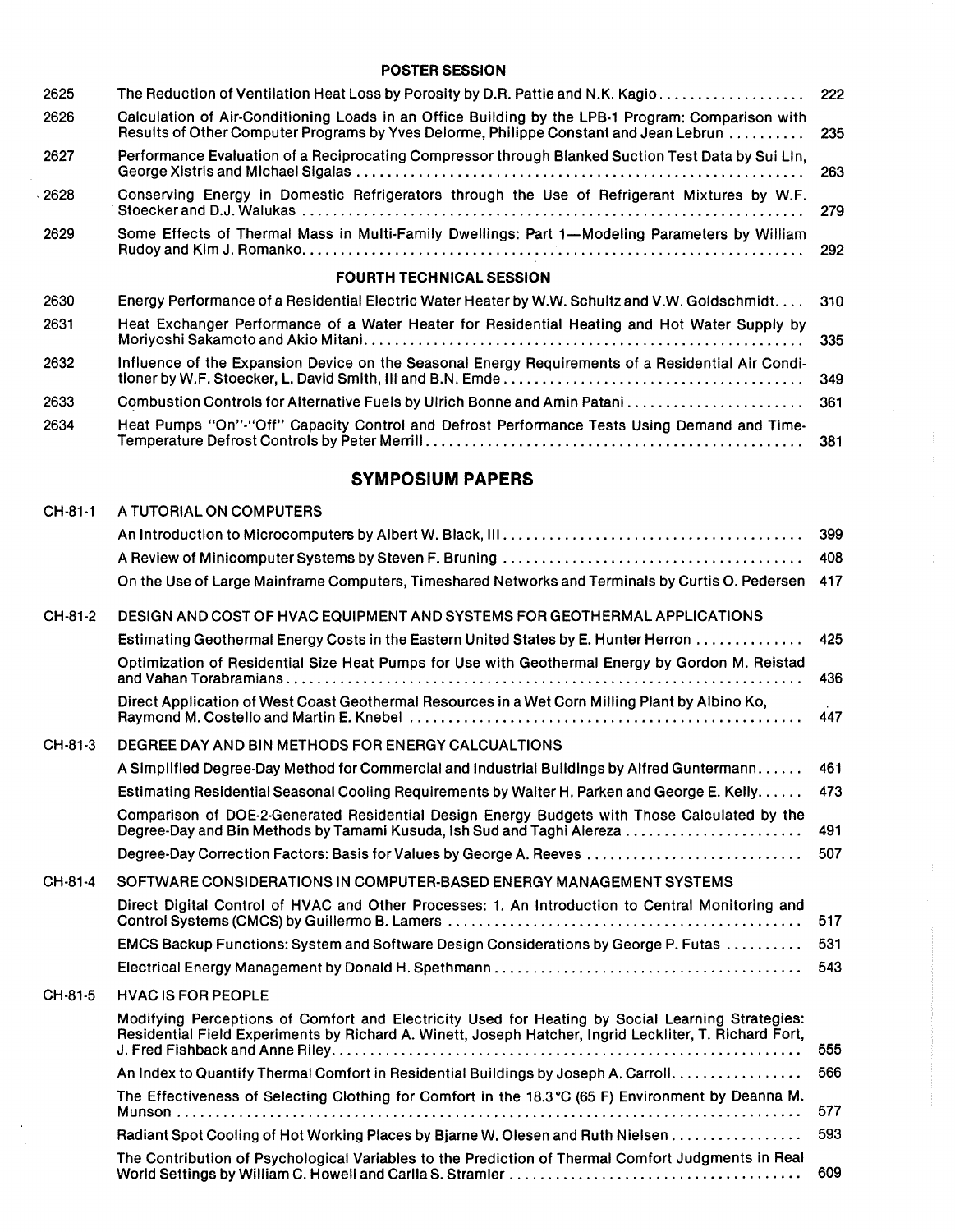| CH-81-6  | ACOUSTICAL DESIGN CONSIDERATIONS OF AIR DISTRIBUTION SYSTEMS                                                                                                                                   |            |
|----------|------------------------------------------------------------------------------------------------------------------------------------------------------------------------------------------------|------------|
|          | Acoustic and Aerodynamic Characteristics of Duct Silencers for Air-Handling Systems by Martin                                                                                                  | 625        |
|          | Revised Noise Criteria for Design and Rating of HVAC Systems by Warren E. Blazier, Jr.<br>An Analysis of Acoustically Lined Duct and Fittings and the State of the Art of Their Use by John D. | 647<br>658 |
| CH-81-7  | FUNDAMENTALS OF MICROCOMPUTER-BASED CONTROL SYSTEMS FOR ENERGY MANAGEMENT<br>AND BUILDINGS SERVICES                                                                                            |            |
|          | Distributed Processing Architectures for Computerized Energy Management Systems by John M.                                                                                                     | 675        |
|          | Enhancement of Field Data Control/Monitor Units in Building Automation Systems through Use of                                                                                                  | 690        |
|          |                                                                                                                                                                                                | 702        |
| CH-81-8  | ENERGY RECOVERY FROM PROCESS EXHAUST                                                                                                                                                           |            |
|          |                                                                                                                                                                                                | 715        |
| 13.      | Energy Recovery in Carbon Calcination Plant Air Pollution Abatement Systems by Leslie C. Hardison                                                                                              | 724        |
|          | Secondary Heat Recovery from Ironmaking Cupola Waste Gases by John Thomas                                                                                                                      | 735        |
|          | Paint Booth Energy Recovery: A Light Industrial Case History by Lewis G. Harriman, III                                                                                                         | 742        |
| CH-81-9  | <b>EFFICIENCY OF COMBUSTION SYSTEMS</b>                                                                                                                                                        |            |
|          | Determination of Annual Efficiency of Vented Heaters Equipped with Thermally Activated Vent                                                                                                    | 753        |
|          | A Review of Technology for the Development of High-Efficiency Oil-Fired Residential Heating<br>Equipment by David W. Locklin, Herbert R. Hazard and Lawrence M. Woodworth                      | 769        |
|          | The Transient Performance of a Forced Warm Air Duct System by Richard A. Grot and David T. Harrje                                                                                              | 795        |
|          | Effect of Retrofits on Combustion Characteristics and Seasonal Efficiency of Gas-Fired Furnaces and                                                                                            | 805        |
| CH-81-10 | POSITIVE DISPLACEMENT COMPRESSOR DESIGN AND APPLICATION                                                                                                                                        |            |
|          | Reciprocating Compressor Design for High Efficiency by Vagn Villadsen and Flemming V. Boldvig                                                                                                  | 819        |
|          |                                                                                                                                                                                                | 826        |
|          |                                                                                                                                                                                                | 837        |
|          |                                                                                                                                                                                                | 842        |
|          | Protection Systems for Integral Horsepower, Hermetic Motor-Compressors by Joe T. Hague                                                                                                         | 851        |
| CH-81-11 | THERMOSTATIC CONTROL STRATEGIES THAT REDUCE ENERGY USE                                                                                                                                         |            |
|          | Dead Band Thermostats—Pro and Con by Carl Fullman and Bob M. Helm                                                                                                                              | 859        |
|          | University Evaluates Dead Band Control Strategy by Joseph P. Paoluccio and James A. Burfield                                                                                                   | 864        |
|          | Control Strategies in Major Shopping Centers: The Energy Viewpoint by John Wolfert                                                                                                             | 871        |
|          | Advanced Control Strategies for Energy Conservation in Building Operation by Kermit S. Harmon, Jr                                                                                              | 875        |
| CH-81-12 | VALIDITY AND USEFULNESS OF COMPRESSED WEATHER DATA FOR ENERGY ANALYSIS                                                                                                                         |            |
|          | On the Preparation of Climatic Design Criteria for Solar Space-Heating Systems in a Cloudy Climate by                                                                                          | 883        |
|          | Development of Hourly Data for Weather Year for Energy Calculations (WYEC), Including Solar Data, at<br>21 Stations Throughout the U.S. (RP-239) by Loren W. Crow                              | 896        |
|          | Energy Calculation Sensitivity to Simulated Weather Data Compression by Larry O. Degelman.                                                                                                     | 907        |
|          | Abbreviation of Climate Data for Building Thermal Analysis Programs Using Representative Samples of                                                                                            | 923        |
|          | Climatology-A Cornerstone in Building Energy Analysis by Quenten L. Wilkes, James G. Schofield,                                                                                                | 935        |
|          | CH-81-13 ADVANCES IN STEAM TECHNOLOGY                                                                                                                                                          |            |

A Re-Evaluation of Two-Phase Technology in Thermal Fluid Systems by William J. Coad . . . . . . . . . . . . 943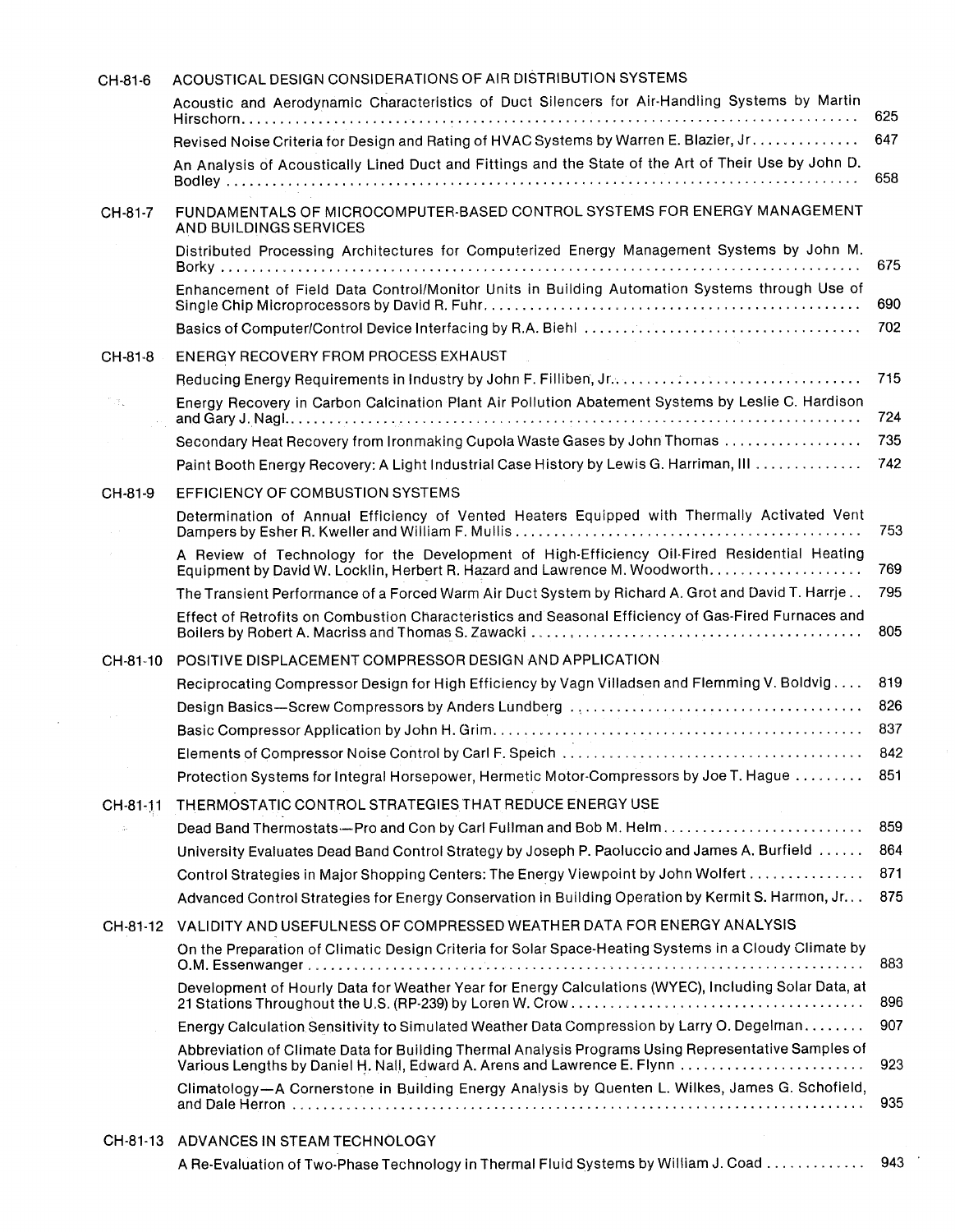|          | Reduced Load Dynamics in Steam Heat Exchangers by John C. Zekind                                                                                                                                | 954 |
|----------|-------------------------------------------------------------------------------------------------------------------------------------------------------------------------------------------------|-----|
|          | Validation of Steam Condensate System Flow Theories by Ronald H. Howell, Harry J. Sauer, Jr.,                                                                                                   | 963 |
| CH-81-14 | <b>BALANCING FOR ENERGY CONSERVATION</b>                                                                                                                                                        |     |
|          |                                                                                                                                                                                                 |     |
|          |                                                                                                                                                                                                 |     |
|          |                                                                                                                                                                                                 |     |
|          | Energy-Conscious Air Side Design: Phase 1 of Energy Use Minimization by Ernest E. Choat  1011                                                                                                   |     |
| CH-81-15 | UNITARY HEAT PUMPS FORM MODULATION TO FIELD RESULT                                                                                                                                              |     |
|          | The Theoretical Thermal Performance of Air-Cycle Heat Pumps with Water Injection by Frederick A.                                                                                                |     |
|          | Design Optimization of Conventional Heat Pumps: Application to Steady-State Heating Efficiency by                                                                                               |     |
|          | A Utility Looks at the Dual Fuel Heat Pump by John A. Hughes, Theresa M. Lechton and Lyle R. Poole 1056                                                                                         |     |
|          | CH-81-16 AIR-TO-REFRIGERANT HEAT EXCHANGER DESIGN                                                                                                                                               |     |
|          |                                                                                                                                                                                                 |     |
|          | Finned Tube Heat Exchangers: State of the Art for the Air Side by Faye C. McQuiston. 1077                                                                                                       |     |
|          | Heat Transfer During Film Condensation in Tubes and Annuli: A Review of the Literature by M.M. Shah 1086                                                                                        |     |
|          | A Computer Model for Air-Cooled Refrigerant Condensers with Specified Refrigerant Circuiting by Ray-<br>mond D. Ellison, Frederick A. Creswick, Steven K. Fischer and William L. Jackson 1106   |     |
|          | CH-81-17 AIR MOTION IN AIR-CONDITIONED SPACES                                                                                                                                                   |     |
|          | Air Flow Pattern and Its Influence on the Economy of Air Conditioning by Heinz P. Brockmeyer 127                                                                                                |     |
|          |                                                                                                                                                                                                 |     |
|          | Evaluation Methods for Air Velocity Measurements in Air-Conditioned Rooms by Bruno Graff  1154                                                                                                  |     |
|          |                                                                                                                                                                                                 |     |
| CH-81-18 | VALIDATION OF COMPUTER PROGRAMS FOR ENERGY ANALYSIS                                                                                                                                             |     |
|          | Comparison of Calculated Hourly Cooling Load and Attic Temperature with Measured Data for a                                                                                                     |     |
|          | Comparison of Blast Program Predictions with the Energy Consumptions of Two Buildings by Grenville                                                                                              |     |
|          | Analysis of Computer-Simulated Thermal Performance of the Norris Cotton Federal Office Building by                                                                                              |     |
|          | Comparison of DOE-2 Computer Program Simulations to Metered Data for Seven Commercial                                                                                                           |     |
|          | Comparison of Calculated Hourly Cooling Load and Indoor Temperature with Measured Data for a High<br>Mass Building Tested in an Environmental Chamber by Tamami Kusuda and J.W. Bean 1232       |     |
| CH-81-19 | ECONOMICS OF ENERGY SYSTEMS AND COMPONENTS                                                                                                                                                      |     |
|          | Budget Estimates for Replacement of Plant and Facility Equipment at the National Bureau of Stan-                                                                                                |     |
|          | Solar Thermal Residential and Commercial Economics: 1980 Update by Jeff V. Conopask, Peter Fonash                                                                                               |     |
|          | Capital Financing Difficulties of Solar Collector Manufacturers by Anna Fay Friedlander 1273                                                                                                    |     |
|          | The New Economics of Space and Water Heating and Space Cooling by Douglas M. Jardine.  1280                                                                                                     |     |
| CH-81-20 | AIR IN HYDRONIC SYSTEMS                                                                                                                                                                         |     |
|          |                                                                                                                                                                                                 |     |
|          |                                                                                                                                                                                                 |     |
|          | Air in Hydronic Systems: How Henry's Law Tells Us What Happens by Francesco Pompei 1326                                                                                                         |     |
| CH-81-21 | VENTILATION OF ENCLOSED VEHICULAR FACILITIES                                                                                                                                                    |     |
|          | Self-Ventilated Bus-Tunnels for the Central Business District by Bain Dayman, Jr. and William Kennedy 1345<br>Trend in Vehicular Emission Rates of Carbon Monoxide by Gilbert A. Bonforte  1359 |     |